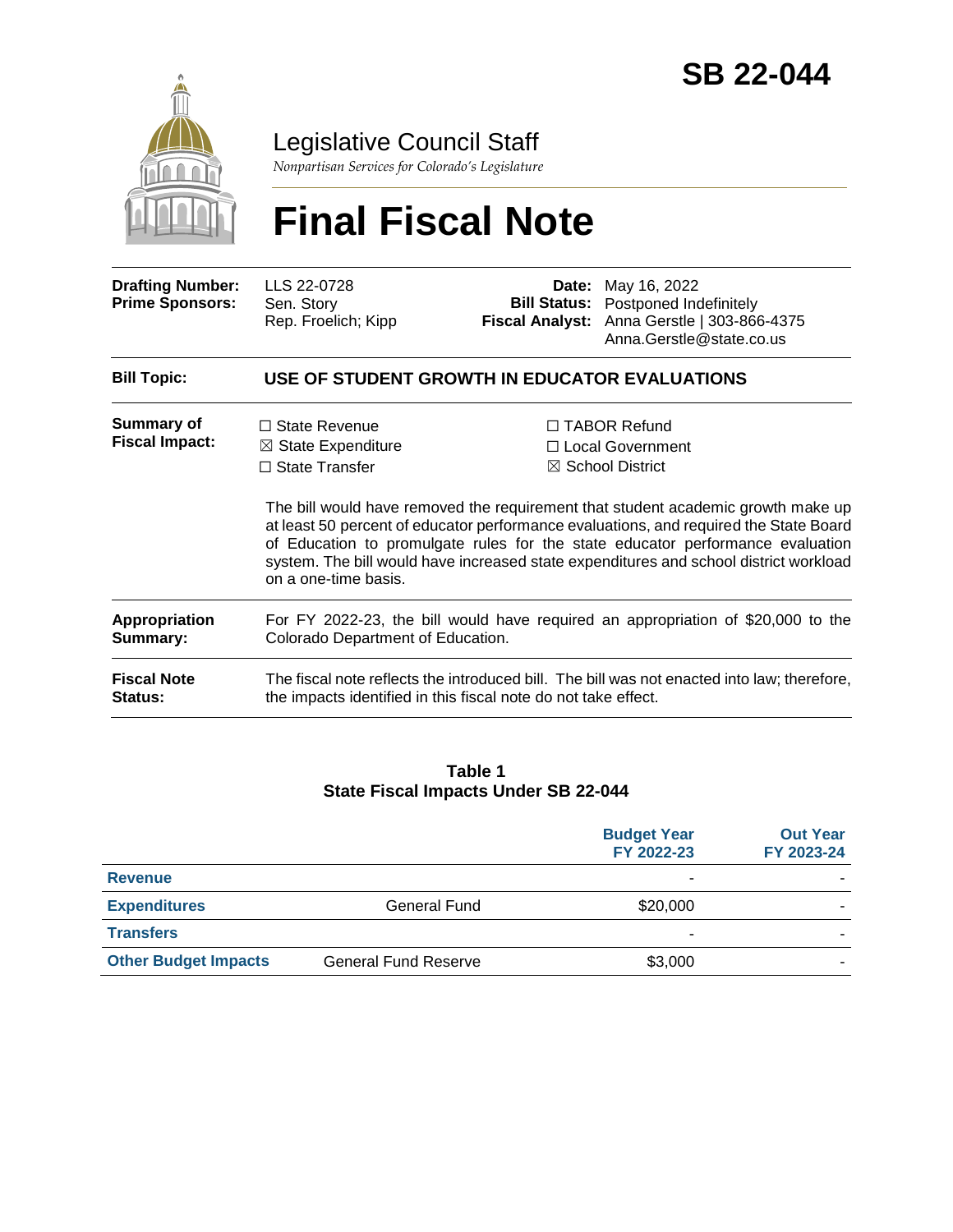Page 2

#### **Summary of Legislation**

The bill removes the requirement that student academic growth make up at least 50 percent of licensed educator performance evaluations, and requires the State Board of Education (SBE) to promulgate rules to ensure that the state model performance evaluation system:

- provides that student academic growth does not constitute a specific percentage of a teacher or principal's evaluation and, along with quality standards, is only part of a comprehensive evaluation;
- provides that student assessment results are used solely as a basis for identifying strategies to improve instructional practice;
- allows the use of collective school or grade level student scores on statewide and district assessments to be used solely for specific purposes; and
- allows the use of collective measures that are based on the performance of all students in a school or within a grade level, but does not allow the use of collective measures that are based on students who are not enrolled in a single school.

Rules must be in place for evaluations beginning in the 2022-23 school year. School districts and boards of cooperative education services (BOCES) that adopt their own evaluation systems must align with SBE rules, and in considering academic growth, may consider academic growth as measured by a combination of indicators, such as test scores, academic work, and achievement of learning objectives that are identified before the beginning of the evaluation cycle.

#### **Background**

Under current law, all licensed educators must be evaluated annually. Districts and BOCES may use the state model performance evaluation system (COPMS) or develop a local evaluation system that meets state requirements. Fifty percent of the evaluation must be based on quality standards set by the SBE, and 50 percent of teacher and principal evaluation must be based on student academic growth. For the 2020-21 school year, evaluation ratings for licensed personnel did not include consideration of student academic growth or other student performance measures

#### **State Expenditures**

In FY 2022-23 only, the bill increases state expenditures from the General Fund by \$20,000 in the Colorado Department of Education. Eliminating the percentages for student academic growth requires one-time changes to the COPMS system. Changes include modifying settings used by school districts and BOCES, final evaluations, and summative reports.

The bill also increases workload for the SBE to adopt rules and adjust public reporting on educator effectiveness. Legal services to support rulemaking are provided by the Department of Law. The increased workload can be accomplished within current appropriations.